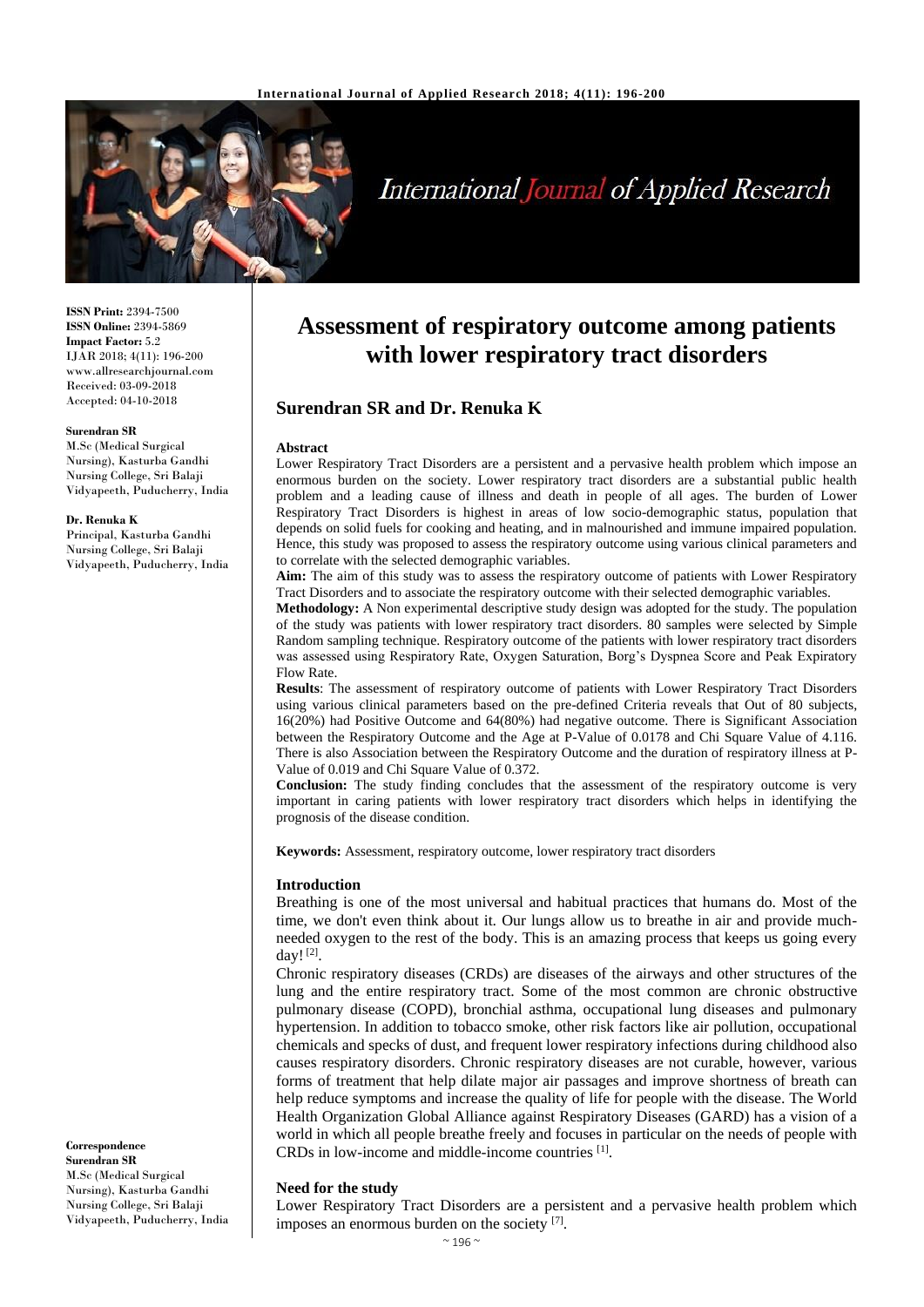Lower respiratory tract infections (LRTIs) cover a broad spectrum of pathological processes and aetiologies, including acute and chronic bronchitis, bronchiolitis and acute and chronic pneumonia, as well as pleural effusion, empyema, and lung abscess [2].

The American Lung Association in 2011 reported regarding bronchitis that more than 10 million Americans had chronic bronchitis in 2011. Seventy percent of those cases involved people over age 45 [3]. Office of Disease Prevention and Health Promotion in 2016 points out that more than 25 million people in the United States have asthma. Approximately 14.8 million adults have been diagnosed with Chronic Obstructive Pulmonary Disease, and around 12 million people have not yet been diagnosed with [4]. World Health Organization's latest report published in 2017 shows that Lung Disease Deaths in India reached 896,779 or 10.19% of total deaths. The age adjusted Death Rate is 96.92 per 100,000 of population ranks India #4 in the world [5] .

Hence, this study was proposed to assess the respiratory outcome using various clinical parameters and to correlate with the selected demographic variables and specific diseases of Lower Respiratory Tract.

## **Problem statement**

A Descriptive Study to assess the respiratory outcome of patients with lower respiratory tract disorders admitted in Mahatma Gandhi Medical College & Research Institute, Puducherry.

## **Objectives**

- To assess the respiratory outcome of patients with lower respiratory tract disorders.
- To associate the Respiratory Outcome of the patients with their selected demographic variables

## **Hypotheses**

 $H_1$  – Association exists between the respiratory outcome of patients with lower respiratory tract disorders and their selected demographic varaibles.

#### **Methodology**

A Non experimental descriptive study design was adopted for the study. The population of the study was patients with lower respiratory tract disorders. 80 samples were selected by Simple Random sampling technique. The Study Setting was Medical Wards of Mahatma Gandhi Medical College & Research Institute, Puducherry. Demographic Variables

were collected using interview schedule. Respiratory outcome of the patients with lower respiratory tract disorders was assessed using Respiratory Rate, Oxygen Saturation using Pulse Oximeter, Borg's Dyspnea Score using Modified Borg's Dyspnea Scale and Peak Expiratory Flow Rate using Peak Expiratory Flow Rate.

## **Criteria for Sample Selection Inclusion Criteria**

- Patients diagnosed with lower respiratory tract infections (COPD, bronchitis, bronchial asthma, bronchiolitis, and pulmonary tuberculosis).
- Both male and female patients.
- Patients with age more than 18 years.
- Patient who is conscious.

#### **Exclusion Criteria**

- Patient who is restless.
- Unresponsive patients.<br>Patients on BIPAP vent
- Patients on BIPAP ventilation.
- Patients who are critically ill, having decreased sensory perception.

#### **Development of the instrument**

The tool was developed based on literature review and opinion from experts in the field of Pulmonary Medicine and Medical Surgical Nursing. The tool consists of 2 parts.

## **Part – 1: Demographic Variables**

It consists of interview schedule to assess the demographic data such as Age, Gender, Educational Status, Occupation, Monthly Income, Religion, Marital Status, Personal Habits, Duration of Illness and Family History of Respiratory Illness.

**Part – 2:** It includes assessment of the Respiratory Outcome using

- Respiratory Rate
- Oxygen Saturation
- Peak Expiratory Flow Rate
- Borg's Dyspnea Scale

## **Modified Borg Dyspnea Scale**

It is the scale used to rate the dyspnea. It starts at number 0 where no breathing difficulty at all and progresses through to number 10 breathing difficulty is maximal.

| <b>Rating</b> | <b>Description</b>                       |
|---------------|------------------------------------------|
|               | Nothing at all                           |
|               | <b>Just Noticeable</b>                   |
| 2             | Very Slight                              |
| 3             | Slight                                   |
| 4             | Slightly-Moderate                        |
| 5             | Moderate                                 |
| 6             | Some Difficulty                          |
|               | <b>Moderately Severe</b>                 |
| 8             | Severe                                   |
| 9             | <b>Very Severe</b>                       |
|               | Panic Level, Maximal Shortness of Breath |

#### **Interpretation**

- $0$  Nothing at all
- 1–3 Slight Breathlessness
- 4–6 Moderate Breathlessness
- 7–10 Severe Breathlessness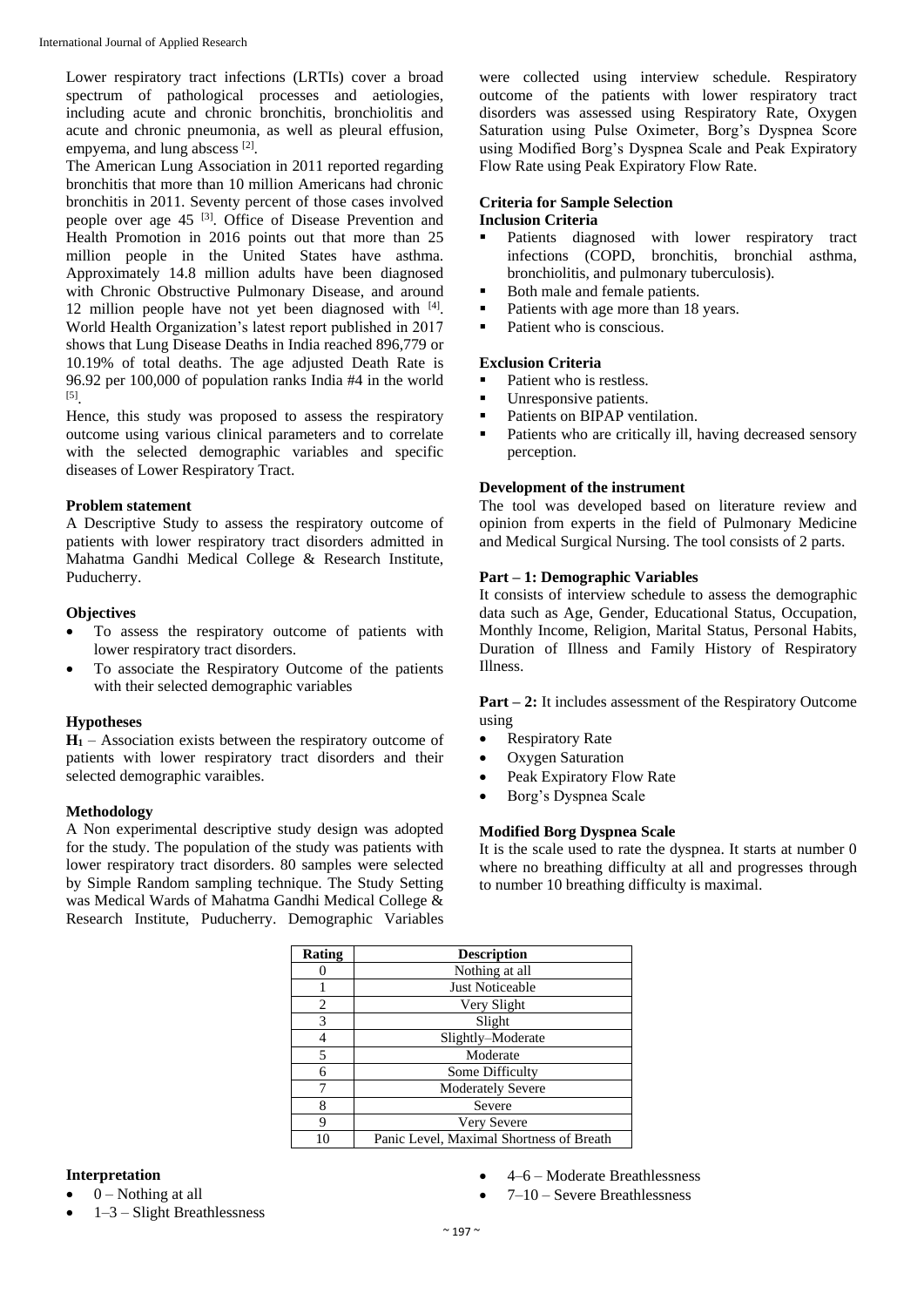**Representation of criteria of Respiratory Outcome from Respiratory Rate, Oxygen Saturation, Peak Expiratory Flow Rate and Modified Borg Dyspnea Scale Score.**

| <b>Parameter</b> |                         |                                 | Criteria            |  |
|------------------|-------------------------|---------------------------------|---------------------|--|
| I                |                         | <b>Respiratory Rate</b>         |                     |  |
|                  | b)                      | 12 - 20 Breaths/Minute - Normal |                     |  |
|                  |                         | Oxygen Saturation               |                     |  |
| $\mathbf{I}$     | a)                      | 95% - 100% - Normal             |                     |  |
|                  | b)                      | 90% - 94% - Mild Hypoxemia      | Positive<br>Outcome |  |
| Ш                |                         | Peak Expiratory Flow Rate       |                     |  |
|                  | a)                      | 80% - 100% - Good Control       |                     |  |
| IV               |                         | Modified Borg Dyspnea Scale     |                     |  |
|                  |                         | 0 - Nothing at all              |                     |  |
|                  | <b>Respiratory Rate</b> |                                 |                     |  |
| I                | a)                      | < 12 Breaths/Minute — Bradypnea |                     |  |
|                  | $\mathbf{c}$ )          | > 20 Breaths/Minute - Tachypnea |                     |  |
|                  |                         | <b>Oxygen Saturation</b>        |                     |  |
| $\mathbf{I}$     | $\mathbf{c})$           | 75% - 89% - Moderate Hypoxemia  |                     |  |
|                  | d)                      | <75% - Severe Hypoxemia         |                     |  |
|                  |                         | Peak Expiratory Flow Rate       | Negative<br>Outcome |  |
| IΙI              | b)                      | 50% - 79% - Caution             |                     |  |
|                  | $\mathbf{c})$           | <50% - Emergency                |                     |  |
|                  |                         | Modified Borg Dyspnea Scale     |                     |  |
| IV               |                         | 1-3 - Slight Breathlessness     |                     |  |
|                  |                         | 4-6 – Moderate Breathlessness   |                     |  |
|                  |                         | 7-10 - Severe Breathlessness    |                     |  |

#### **Validity and reliability**

The content validity of the instrument obtained from experts in the field of Pulmonary Medicine and Nursing. The experts were requested to give their opinion regarding relevance, accuracy and appropriateness of the items for further modification. As per the suggestions the necessary changes were incorporated in the tool.

The test–retest method (Karl Pearson Reliability Formula) to assess the reliability of the tool. The tool was reliable and feasible. The obtained reliability score was  $r = 0.815$ . No further changes were made in the tool after pilot study. The investigator proceeded for the main study.

## **Ethical Consideration**

The proposed study was conducted after approval of Institutional Ethical Committee. Informed consent was obtained from the patient. Subjects were given the rights to withdraw from the study at any time.

#### **Plan for data analysis**

The Researcher used Descriptive statistics which include frequency, percentage and mean, median and standard deviation to assess the demographic variables of Patients with Lower Respiratory Tract Disorders. Chi-square test was used to find out the association between the respiratory outcome of patients with lower respiratory tract disorders and demographic variables.

#### **Results and Discussion**

**Table 1:** Distribution of Demographic Variables of Patients with Lower Respiratory Tract Disorders

| S. No | <b>Demographic Variables</b>                 | $N=80$         | $\frac{0}{0}$ |  |
|-------|----------------------------------------------|----------------|---------------|--|
| 1.    | <b>Age in Years</b>                          |                |               |  |
|       | < 20                                         | 8              | 10            |  |
|       | $20 - 40$                                    | 27             | 33.75         |  |
|       | $41 - 60$                                    | 29             | 36.25         |  |
|       | >60                                          | 16             | 20            |  |
| 2.    | Gender                                       |                |               |  |
|       | Male                                         | 48             | 60            |  |
|       | Female                                       | 32             | 40            |  |
| 3.    | <b>Residential Area</b>                      |                |               |  |
|       | Rural                                        | 57             | 71.25         |  |
|       | Semi-Urban                                   | 18             | 22.5          |  |
|       | Urban                                        | 5              | 6.25          |  |
| 4.    | <b>Area of Work</b>                          |                |               |  |
|       | Industry                                     | 12             | 15            |  |
|       | Farm                                         | 57             | 71.25         |  |
|       | Road/Construction Area                       | 11             | 13.75         |  |
| 5.    | <b>Personal Habits</b>                       |                |               |  |
|       | Smoking                                      | 25             | 31.25         |  |
|       | <b>Tobacco Chewing</b>                       | 14             | 17.5          |  |
|       | Alcoholism                                   | 1              | 1.25          |  |
|       | Drug Abuse                                   | 3              | 3.75          |  |
|       | None                                         | 32             | 40            |  |
| 6.    | <b>Duration of Respiratory Illness</b>       |                |               |  |
|       | $< 6$ Months                                 | 12             | 15            |  |
|       | $6 - 12$ Months                              | 33             | 41.25         |  |
|       | $13 - 24$ Months                             | 20             | 25            |  |
|       | $> 24$ Months                                | 15             | 18.75         |  |
| 7.    | <b>Family History of Respiratory Illness</b> |                |               |  |
|       | Yes                                          | 72             | 90            |  |
|       | N <sub>o</sub>                               | 8              | 10            |  |
| 8.    | <b>Diagnosis</b>                             |                |               |  |
|       | <b>COPD</b>                                  | 31             | 38.75         |  |
|       | <b>Bronchial Asthma</b>                      | 25             | 31.25         |  |
|       | <b>Bronchitis</b>                            | 6              | 7.5           |  |
|       | Pulmonary Tuberculosis                       | 14             | 17.5          |  |
|       | <b>Bronchiectasis</b>                        | $\overline{4}$ | 5             |  |

The Frequency and Percentage Distribution of Demographic Variables of patients with Lower Respiratory Tract Disorders is represented in following table

Majority of the Participants were aged between  $41 - 60$ Years (36.25%), Majority of the Patients were Female (60%), 71.25% of participants were residing in rural area, 71.25% were working in Farm, 31.25% of Participants were having Smoking Habits, Majority of Partcipants, 90% had family history of Respiratory Illness and 38.75% of Participants were diagnosed with Chronic Obstructive Pulmonary Disease.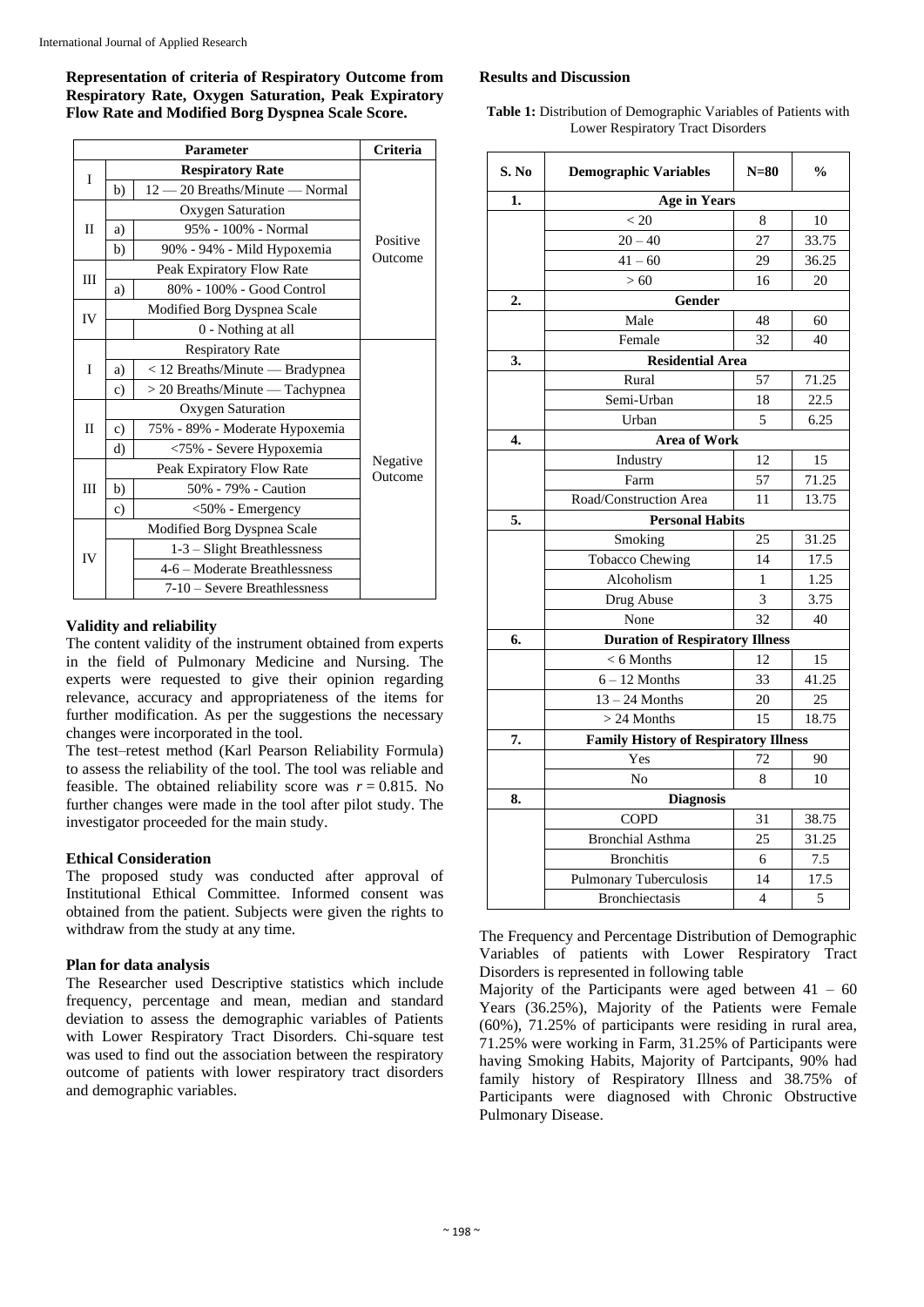

**Fig 1:** Assessment of Respiratory Outcome among Patients with Lower Respiratory Tract Disorders

Figure 1 represents the assessment of respiratory outcome of patients with Lower Respiratory Tract Disorders using various clinical parameters based on the pre-defined Criteria. Out of 80 subjects, 16(20%) had Positive Outcome and 64(80%) had negative outcome.

## **Association of the respiratory outcome of patients with lower respiratory tract disorders with their selected demographic variables**

There is Significant Association between the Respiratory Outcome and the Age at P-Value of 0.0178 and Chi Square Value of 4.116. The study result reveals that as the age increases, the respiratory outcome decreases and the patients above the age group of 50 years show increased risk of decreased oxygen demand range among patients with respiratory disorders. This may due to degenerative process of lung alveolar cells and poor tidal capacity due to improper diaphragm expansion which will leads to poor oxygen consumption.

There is also Association between the Respiratory Outcome and the duration of respiratory illness at P-Value of 0.019 and Chi Square Value of 0.372. It reveals that as the duration of respiratory illness increases, the respiratory outcome becomes inefficient and decreases.

There is no Significant Association between the respiratory outcome and the other demographic variables like gender, residential area, area of work and family history of respiratory illness.

#### **Implications**

The researcher has derived the following implications from the study which are of primary concern in the field of nursing practice, nursing education, nursing administration and nursing research.

## **Nursing Practice**

The nurse working in clinical setting should have the skill to assess the respiratory outcome of patients using various clinical parameters. The Nurse should have ability to operate various equipments like Pulse Oximeter and Peak Expiratory Flow Meter.

## **Nursing Education**

Evidence-based practice is essential in promoting quality care. The nurses must know the importance of assessing the

respiratory outcome among patients with lower respiratory tract disorders. So the nurse educator should motivate the students to learn methods to assess the respiratory outcome.

## **Nurse Administration**

Collaborate with hospital authorities in formulating policies to employ specially-qualified nurses Pulmonary Medicine units to assess the respiratory outcome. Conduct an inservice education program on importance of assessing respiratory outcome and the role of steam inhalation and other non-pharmacologic measures in promoting respiratory outcome.

## **Nursing Research**

Encourage further research studies on the ways to promote good respiratory outcome. On the evidence of the review, more research needs to be conducted and disseminate the findings through conferences, seminars, publications in professional, national and international journals.

## **Recommendations**

- The study can be replicated with a large sample for better generalization.
- More studies can be conducted on measures to improve respiratory outcome.
- Studies can be done to assess the knowledge, attitude and practice of nurse on assessment of respiratory outcome.

## **Conclusion**

The study finding concludes that the assessment of the respiratory outcome is very important in caring patients with lower respiratory tract disorders which helps in identifying the prognosis of the disease condition. It also helps in evaluating the effectiveness of steam inhalation and other non-pharmacologic measures which helps in promoting the respiratory outcome.

## **References**

1. Bariffi F *et al*. Epidemiology of Lower Respiratory Tract Infections. Journal of Chemotherapy (Florence, Italy). 1995; 7(4):263-76. PubMed, doi:10.1179/joc.1995.7.4.263.